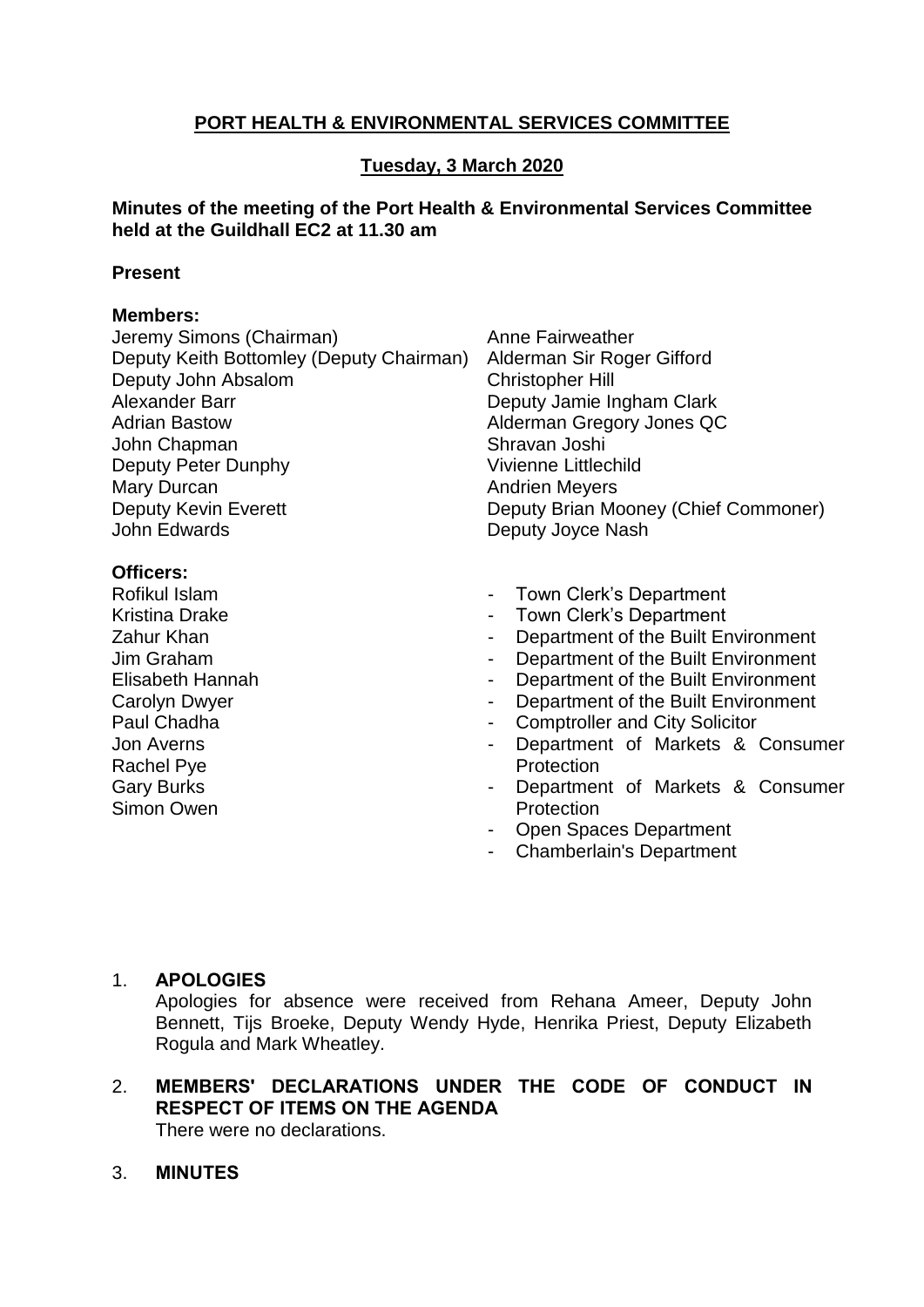**RESOLVED** – The Committee considered and approved the public minutes of the meeting held on Tuesday 14 January 2020, subject to noting that Peter Dunphy was present in the last meeting.

#### **Matters arising:**

Items 2 and 5 on the outstanding action list for the Committee will now be led by the Department by the Built Environmental and not by not the Transportation and Public Realm as previously mentioned.

### 4. **THAMES ESTUARY PARTNERSHIP ELECTION**

The Committee proceeded to appoint a Representative on the Thames Estuary Partnership in accordance with Standing Order No. 30. As there were no Members expressing their willingness to serve, the Director of Markets and Consumer Protection offered to be the point of contact, should a Member need further information on the Thames Estuary Partnership with the intention of joining the Thames Estuary Partnership as representative of the Committee.

#### **ANNUAL REVIEW OF THE COMMITTEE'S TERMS OF REFERENCE**

The Committee considered the Committee's Terms of Reference and proposed the deletion of Item 4(h) following upon the closure of the Signor Pasquale Favale Bequest (registered charity no. 206949).

The Committee made no change to the frequency of its meetings.

The Committee the Chairman prepare, on behalf of the committee and without officer assistance, a response to Lord Lisvane's Initial Call for Evidence. The Chairman agreed and requested that members provide him with their thoughts.

**RESOLVED** – That the change to the Terms of Reference be delegated to the Town Clerk, in consultation with the Chairman and Deputy Chairman. And that the Chairman on behalf of the Committee responds to Lord Lisvane's Initial Call for Evidence.

#### 5. **OUTSTANDING ACTIONS**

The Committee received a report of the Town Clerk setting out their current list of outstanding actions.

Updates were provided as follows:

#### **London Underground Noise**

Following the meeting at the end of January 2020 with the Chairman, Deputy Chairman, Vernon Cole, Duncan Weir and Officers, LUL has confirmed that their operations colleagues are still reviewing and modelling the data, however there may be scope for them to introduce a Temporary Speed Restriction (TSR) at 30kph (18mph) in both directions. Should the TSR be implemented, it would be in place from 23:00 to 06:00 and would be trialled for a three-month period. If the TSR is approved, then it would come into effect later this summer after the introduction of the new timetable.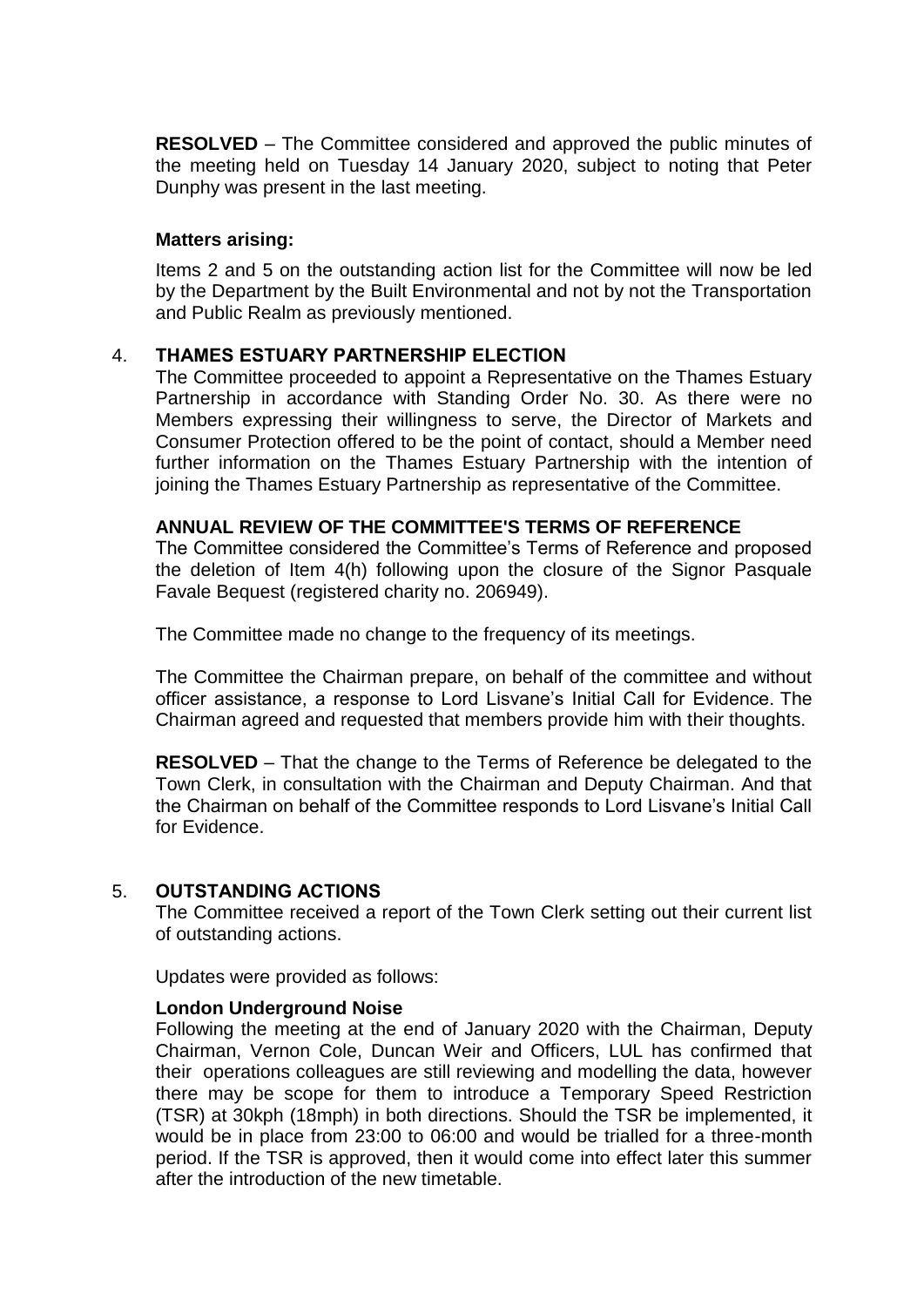In addition, the track team are also looking into obtaining a full possession of the line after the completion of the signalling works to assess what additional noise mitigation measures may be viable, including replacing this part of the track with resilient ballast mat and a longer switch turn out.

This update will be given to attendees at this month's TfL and CoL Stakeholder Transport Forum meeting on 19 March 2020. Officers agreed to provide an interim report following the meeting on 19 March 2020.

# 6. **UPDATE ON THE IMPACT OF THE UK LEAVING THE EU (BREXIT) ON PORT HEALTH & PUBLIC PROTECTION**

The Committee received the report of the Director of Markets and Consumer Protection on the update on the impact of the UK leaving the EU (Brexit) on Port Health & Public Protection.

The Committee was informed that the United Kingdom is in its transition period of Brexit until the end of 2020. During the transition period, arrangements and controls at the UK border will not change. The City continues to monitor the situation as it develops.

**RESOLVED** – Members noted the update.

### 7. **MASSAGE & SPECIAL TREATMENT LICENCE FEES 2020/21**

The Committee considered the report of the Director of Markets and Consumer Protection on the Massage & Special Treatment Licence Fees 2020/21. The Committee was informed that this was an annual report which sought the Committee's approval.

**RESOLVED** – That the Committee agreed the proposed fees for 2020/21 as set out in Appendix 2 (column two).

### 8. **CEMETERY & CREMATORIUM RISK MANAGEMENT**

The Committee considered the report of the Director Open Spaces on the Cemetery & Crematorium Risk Management.

The Committee was provided with an update on the management of risks faced by the Cemetery & Crematorium. Furthermore, the Committee was made aware that the tender for the new cremators had now been signed off. By the end of the year the Department plans to have three fully functioning cremators.

A Member asked in light of the Coronavirus (COVID-19), how the Department's Risks are being managed. The Committee was assured that at present the City had no cases of the Coronavirus but continues to monitor the situation and will respond appropriately.

#### **RESOLVED** – That the Committee:

- Noted the risk scoring grid at Appendix 1,
- approved the divisional risk register outlined in this report and at Appendix 2, and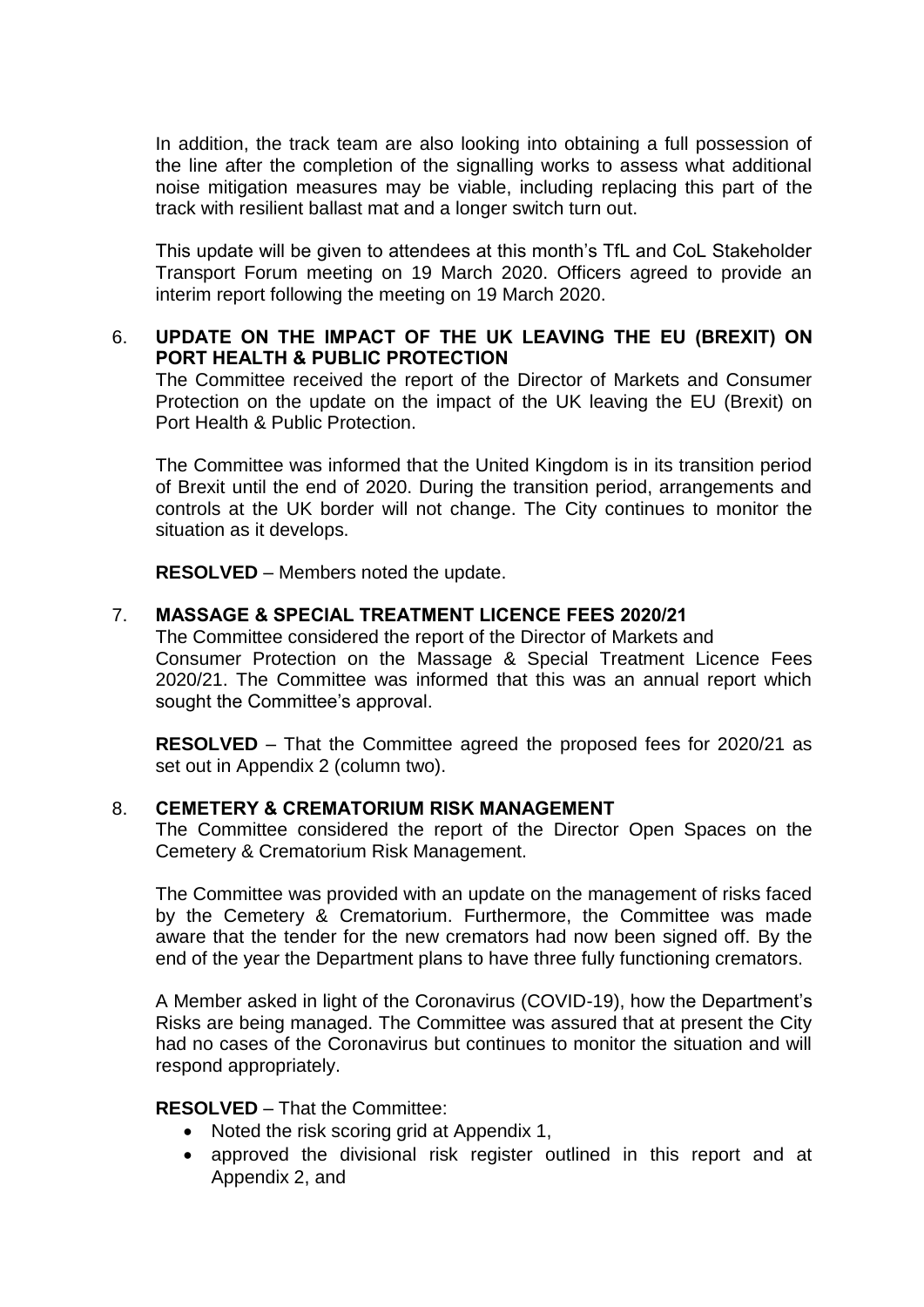• noted the risk matrix at Appendix 3.

## 9. **ELECTRIC VEHICLE CHARGING INFRASTRUCTURE - ACTION PLAN**

The Committee received the report of the Department of the Built Environment on the Electric Vehicle Charging Infrastructure - Action Plan.

The Committee was informed that the City of London Transport Strategy plans includes a commitment to produce an Electric Vehicle Charging Action Plan, that identifies how many charge points, including charging hubs, are required up to 2022.

Members were assured that the Department of the Built Environment is working closely with colleagues from the procurement team to come up with a value for money package, including provision for City residents.

Another Member spoke of the delay with the installation of Electric Vehicle Charging Points. The Member mentioned that if the City intends to encourage people to change to more green and efficient ways, then the City should put in place the infrastructure required.

For the Baynard House charging hub, the Committee was informed that considerable work has been required by UKPN to install a new electricity substation, this work is due to complete at the end of March 2020. The City of London now have to undertake work to bring the ventilation system up to the required standard. This work is due to complete in August 2020

A third Member noted a recent report estimating that toxic air is taking away 3 years of an average person's life. Officers assured the Committee that the City continues to work with the Mayor of London to reduce the toxic effects of air pollution.

Another Member asked if the City is looking at battery storage and smart grid management options as well as new charging points. The Committee was informed that the City is working with the GLA in encouraging this as an appropriate development. The infrastructure task force with UKPN and other District Network Operators are looking at how to develop this technology and bring it on stream.

A Member asked if the City needs to survey residents further. [Words Omitted] Officers assured the Committee that the City would get a detailed idea of the need within each building, before procuring further infrastructure. Members of the Committee were told that the EST study gives an overall estimate, either we or a provider will assess the potential in a building before installing equipment, asking residents of the likelihood of take up in the next few years.

This was also followed by another Member asking if the installation of equipment increases the rateable value of a building; are there other revenue implications and what is the average time taken to charge a vehicle. Officers informed the Committee that the speed of charging is dependent partly on the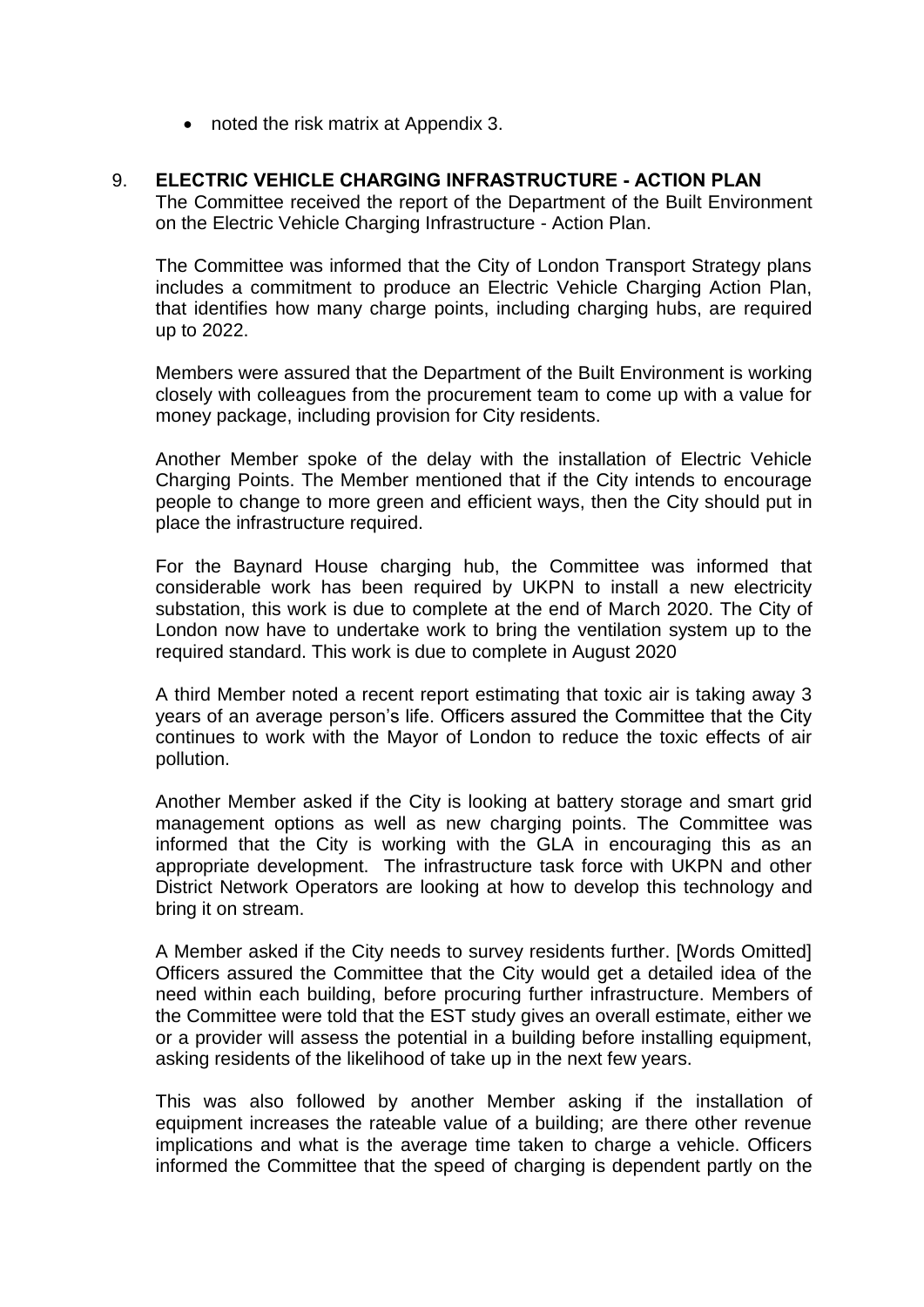vehicle and on the charging unit used. The new rapid charge points (50kW) can deliver a full charge in 20-30 minutes. Standard charge points typically take 2-4hrs to charge a vehicle. The Committee was further advised that in terms of the tariffs, it depends on the type of charge point, rapid units are usually more expensive, and also the tariff the customer is on, either as a member or 'pay as you go'.

Another Member asked if this was sufficiently strategically aligned, particularly with the Climate Action Strategy. Officers assured the Committee that all the work emerging from the Transport Strategy is fed into the workstream which is about to commence to measure GHG emissions.

A member noted that a number of other London Boroughs are exploring Green investment options and if the City can explore these options to assist in bringing forward the infrastructure. Officers agreed to look further into this.

**RESOLVED** – That the Committee noted the update

## 10. **PROPOSED CHARGES FOR STREET CLEANSING, WASTE COLLECTION AND PUBLIC CONVENIENCES 2020/21**

The Committee received the report of the Department of the Built Environment on proposed Charges for Street Cleansing, Waste Collection and Public Conveniences 2020-21.

A Member asked how the City charges offenders of fly tipping, if they are not known to the City. The Committee was informed that operatives from the City of London usually check through bags of bins and look for evidences. At times, it can be difficult, but Officers are looking at ways to readdress this.

Another Member noted that fly tippers from outside of the City are coming into residential areas at night time and are fly tipping both with liters and bulky items. Officers agreed to look into specific cases and work closely with Estate Offices.

Officers are exploring this through the lens of public convenience and a report will be provided to the Committee in its future seating's.

### **RESOLVED** – That the Committee:

- approved that with effect from 1 April 2020:
- charges for Street Cleansing services to external clients are increased by 2.3% in line with RPI;
- charges for special events and other ad-hoc works provided to third parties
- continue to be made at full cost plus 30% to cover the City's management and administration costs;
- the charge for the collection of bulky waste is increased to £34 from £33;
- bulky waste collection continues to be offered free of charge on request to those who are in receipt of means tested benefits and to those who are infirm or disabled receiving assisted collections;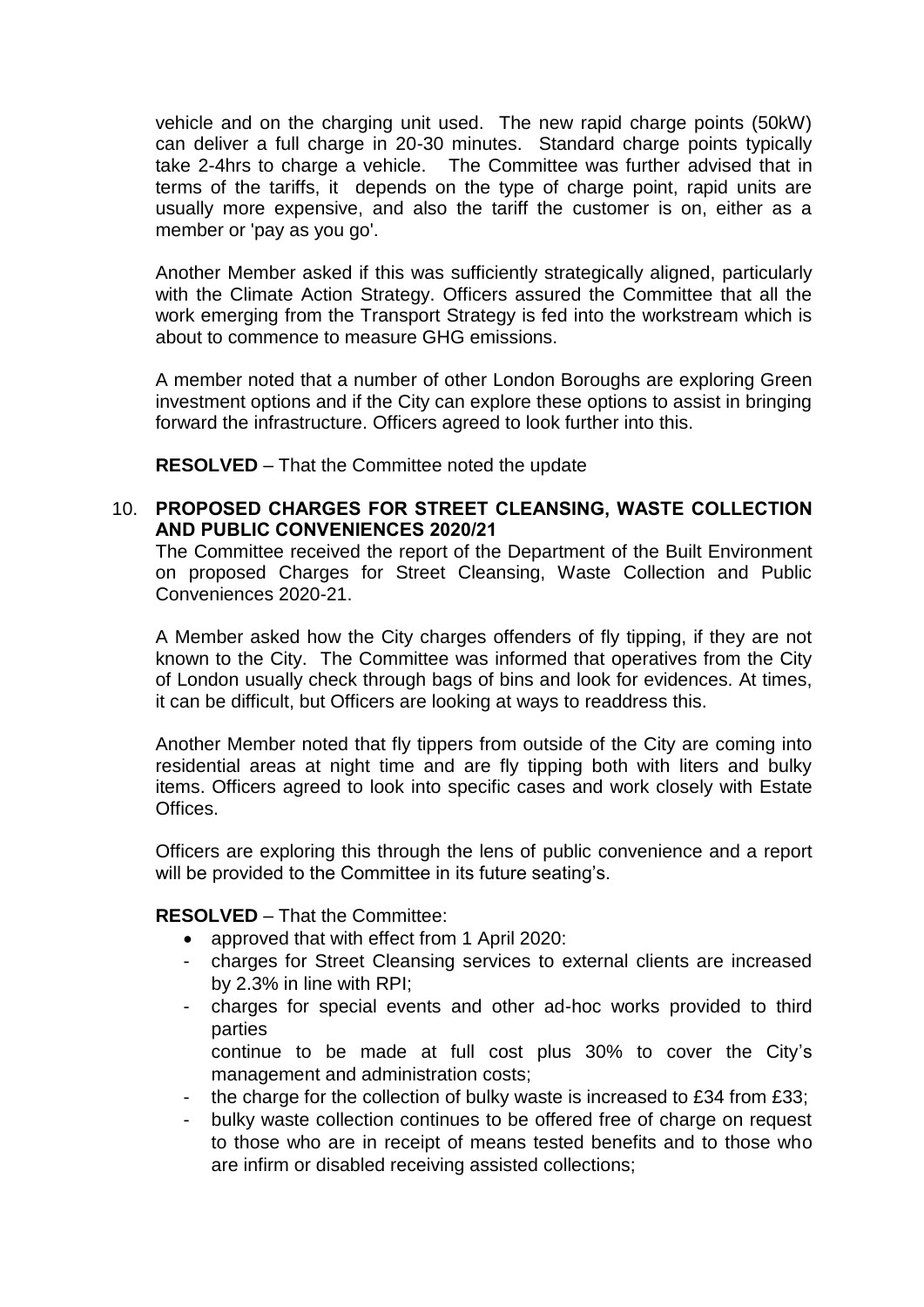- the general waste charges for educational establishments are increased by 2.3% and food and recycling collection charges should be maintained at the current level;
- charges for the removal of highway obstructions to remain at the existing £60 plus VAT and for the removal of uncollected bagged waste to remain at £125 up to 10 bags and £5 per bag thereafter.
- charges for the staffed toilet facilities at Tower Hill, Paternoster, Royal Exchange and Eastcheap conveniences to remain at 50p per use.
- Smart bins (post mounted cigarette bins) sold to businesses be charged at cost plus 20% to cover the City's administration costs; and
- Clean City Awards Scheme membership fees are kept the same.

# 11. **PORT HEALTH'S ROLE AND RESPONSIBILITIES IN RELATION TO INFECTIOUS DISEASE CONTROL - TO FOLLOW**

The Committee received the report of the Director of Markets and Consumer Protection on the Port Health's Role and Responsibilities in Relation to Infectious Disease Control. The Committee was informed that the City of London had kept in frequent contact with the Public Health England with regards to medical advice. The Committee was further advised that the City of London as Port Health Authority has the necessary powers in this area.

The Committee was further advised that people are taking the Public Notices which are issued by the City more seriously and the City is undertaking necessary protocols. Members were assured that the City is fully resourced at present to deal with any concerns.

Members were further advised that the Port Health Office in Denton had at one time served as a quarantine station in order to restrict the movement of people and goods to prevent the spread of cholera.

**RESOLVED** – That the Committee noted the report.

### 12. **DEEP DIVE: CR21 AIR QUALITY**

The Committee received the report of the Director of Markets and Consumer Protection on the Deep Dive: CR21 Air Quality.

The Committee was informed that the Health and Social Care Scrutiny had noted the report. Officers believe there are up to 16 sites that are operating diesel generators. Resources have been put in place to ensure that the City is tackling the issues which are raised from the use of the generators.

A Member asked if PM2.5 was being discharged from the generators and what was being done to prevent the use of the generators. It was noted that the City is working with various businesses to discourage the use of generators. This was followed by another Member who asked how the City measures emissions from boats. Officers advised that monitoring takes place on various parts of the river.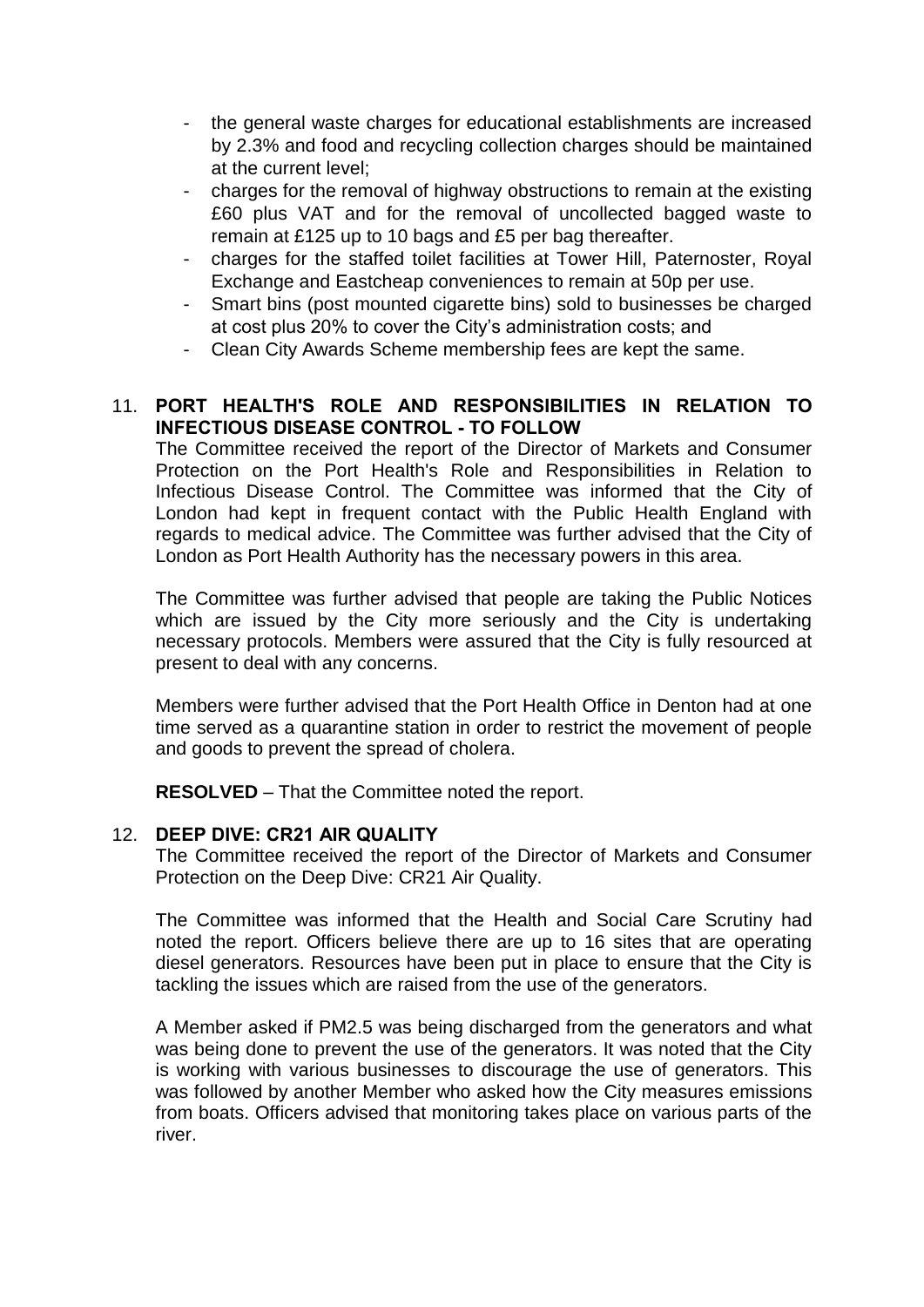Members also questioned about the City of London's own back-up generators and the need to explore its own resilience. Officers agreed to look further into this and work with the City Surveyor on the matter.

**RESOLVED** – That the Committee noted the report.

## 13. **GARDEN WASTE RECYCLING TRIAL ON THE BARBICAN AND GOLDEN LANE ESTATES**

The Committee received the report of the Director of Built Environment on the Garden waste recycling trial on the Barbican and Golden Lane estates. The Committee was informed that this was the second time such pilot scheme was carried out in the Barbican Estates.

Officers also took on the feedbacks from the residents and reassured the Committee that the Department will carry out a longer trial run from 16 March 16 October 2020 with two different location points within the Estate.

**RESOLVED** – That the Committee noted the report.

### 14. **NEW APPROACH TO ADDRESS VEHICLE IDLING**

The Committee received the report of the Director of Built Environment on the new approach to address vehicle idling.

The Committee was informed that the report proposed a Citywide Traffic Management Order. A Member asked for the times of day when enforcement is carried out by the Civil Enforcement Officers. Officers from the Department did not have the information readily available and agreed to provide the information to the Committee in writing after the meeting. It was noted that Option 3 in the report had the unanimous support of the Committee.

**RESOLVED** – That the Committee noted that the Planning and Transportation Committee, as the decision-making committee, would be considering the report later in the same week and that Officers should inform that committee of the Committee's unanimous support for Option 3.

### 15. **ANY OTHER BUSINESS THAT THE CHAIRMAN CONSIDERS URGENT**

The Chairman informed the Committee of the Port Health & Environmental Services Committee visit to the City of London Cemetery and Crematorium on the Monday 14 September 2020, 3.30pm-8pm. Further information will follow in due course.

The Chairman noted that this will be his last meeting as Chair of the Port Health & Environmental Services Committee as his term of Office comes to an end. He thanked all the Members and Officers for their engagement and participation.

### 15.1 **Any other business that the Chairman considers urgent**

The Assistant Director Cleansing and Streetscene informed the Committee of the roll-out of the new electric street sweepers. The City has now acquired the first small truck for street sweeping. Additionally, the Committee was told that